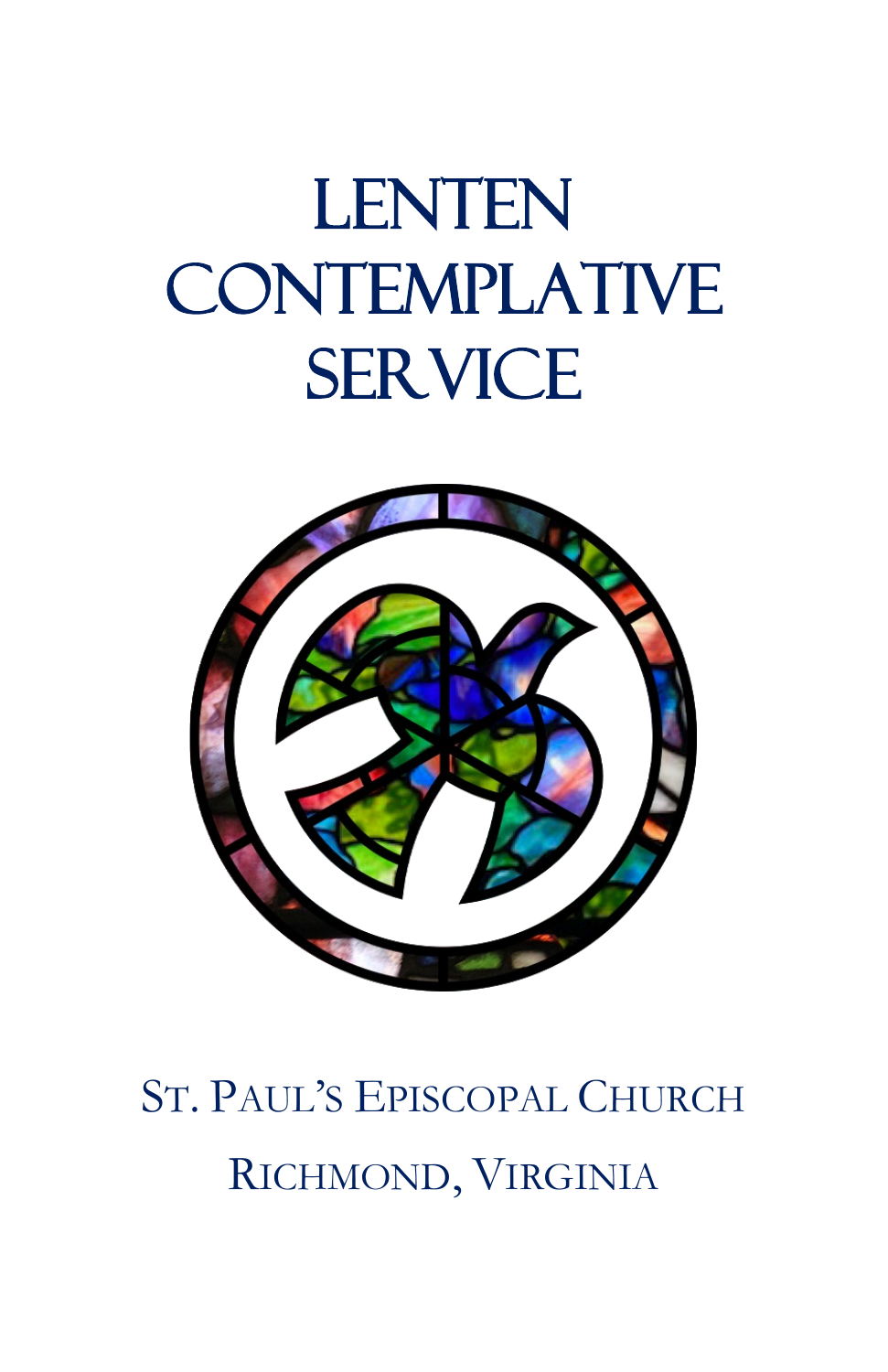*So that we may reuse this bulletin, please leave in the church after the service.*

# **GATHER**

#### **GATHERING MUSIC**

#### **OPENING ACCLAMATION**

*Presider* Blessed be the one, holy, and living God. *People* **You come to your people and set them free.**

#### **OPENING PRAYER** *Celtic Benediction*

*Said by all.* 

**n the darkness of the evening** In the darkness of the evening<br>The eyes of our hearts are awake to you. **In the quiet of the night We long to hear intimations of your love. In the sufferings of the world And the struggles of our lives We seek your graces of healing. At the heart of the brokenness around us And in the hidden depths of our souls We seek your touch of healing, O God, For there you reside. In the hidden depths of life, O God, There you reside. Amen.**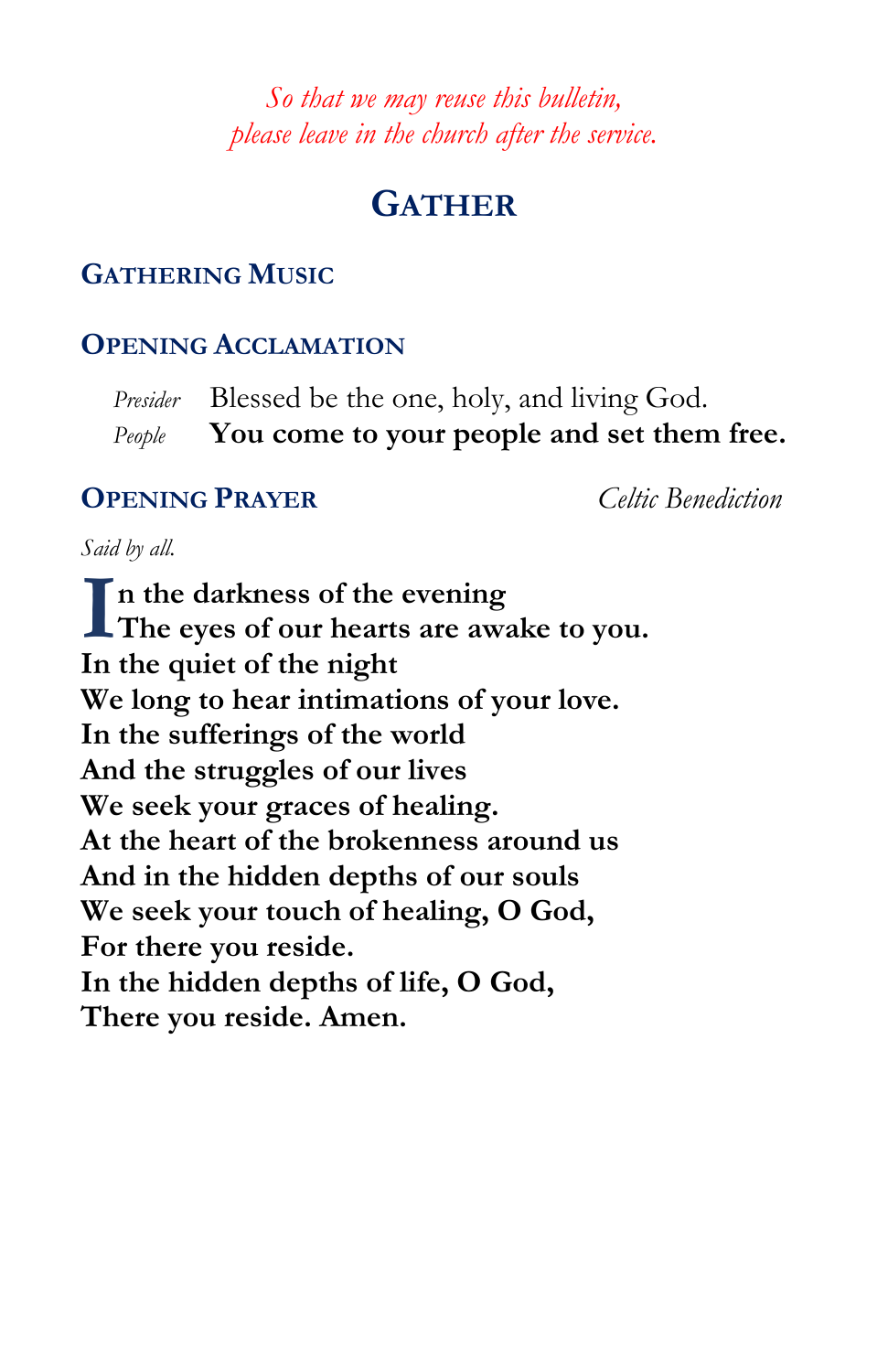# **TAIZÉ CHANT**



# **LISTEN**

#### We meditate on the prayer that our Lord has taught us, opening our ears, hearts, and lives to receive God's peace.

*In the style of lectio divina, we hear a single phrase of the Lord's Prayer, followed by a passage of Scripture that helps to illuminate the prayer. The reading is repeated three times, followed by a time for meditation.*

*After the first reading, consider this question.*

#### I. What words or images catch my imagination or attention?

*After the second reading, consider this question.*

#### II. What memory does this prayer evoke for me?

*After the third reading, consider this question.*

III. How can these words shape my prayer this very night?

#### **REFLECTION**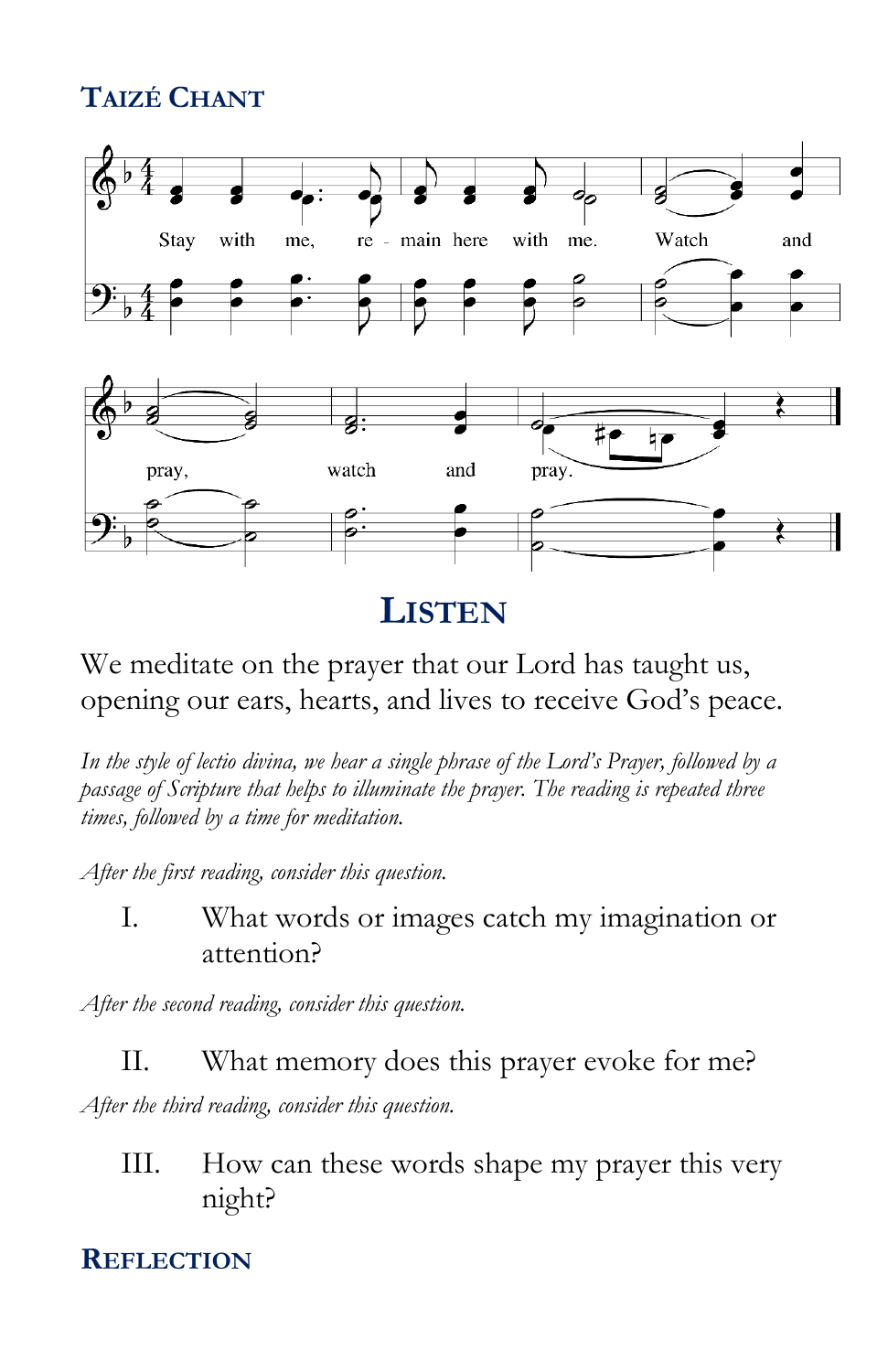#### **AFFIRMATION**

*from Daily Prayer for All Seasons, published by Church Publishing*

*Said together*

#### **As children of God, we affirm:**

**That God, who is Love, created all and called it good, that God is present with all of creation, and that, in darkness and in light, God is faithful; therefore we, too, seek to be faithful.**

**That Jesus came to show us Love with a human face, that he taught justice and reconciliation and suffered on our behalf, and that through his faithful example, he embodies hope; therefore we, too, seek to be people of justice, reconciliation, and hope.**

**That the Holy Spirit guides and accompanies us, that this same Spirit offers wisdom and discernment, and that, when we are open, the Spirit can always find a way; therefore, we seek to be people filled with God's Spirit: discerning, loving, and transforming our world. Amen.**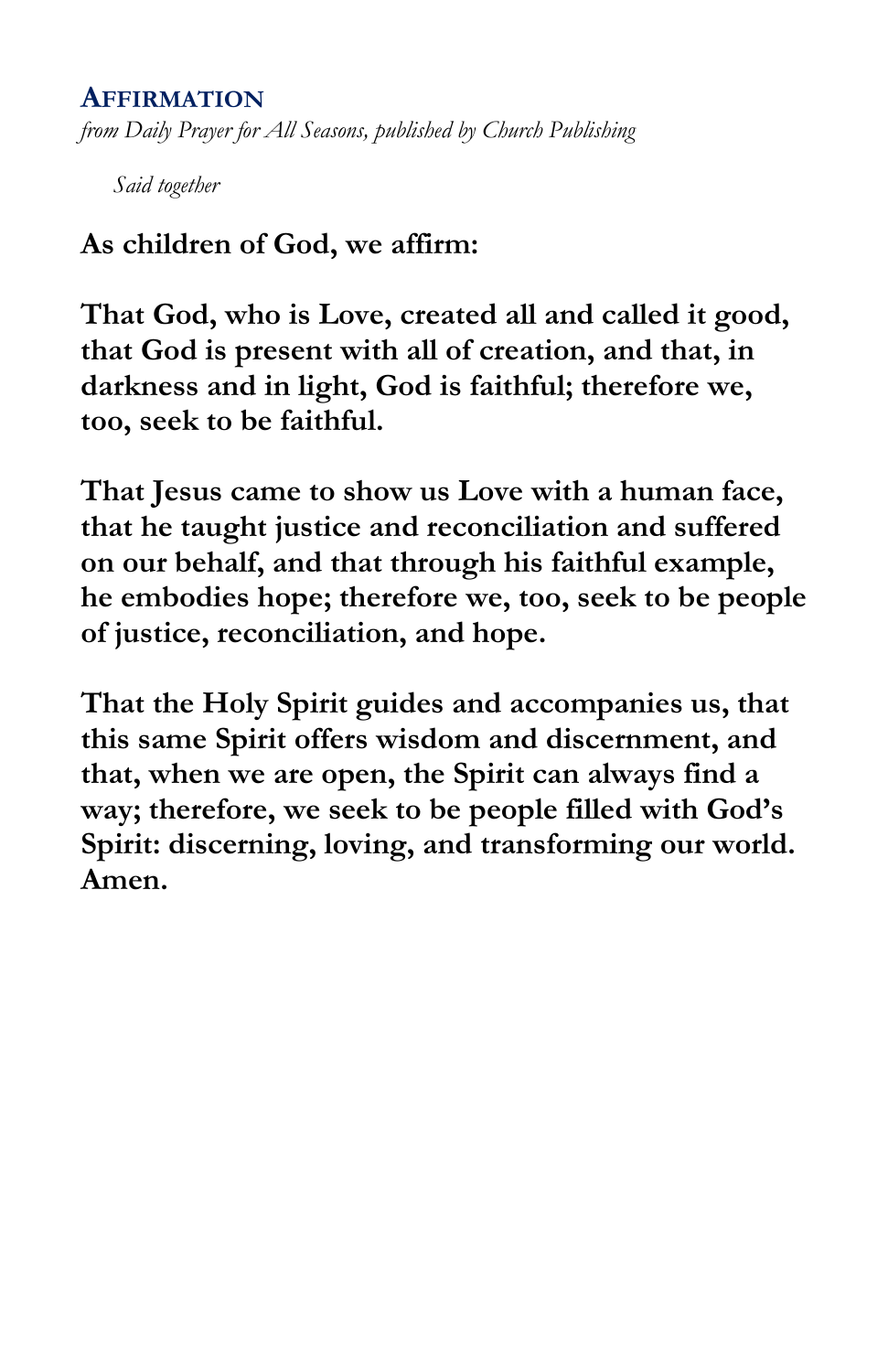# **THE COVENTRY LITANY OF RECONCILIATION**

| Leader                      | With our brothers and sisters around the world,<br>we repent of the ways in which we fail to live in<br>God's love. |
|-----------------------------|---------------------------------------------------------------------------------------------------------------------|
| Leader                      | The hatred which divides nation from nation,<br>race from race, class from class,                                   |
| People<br>Silence           | Holy One, forgive.                                                                                                  |
| Leader                      | The covetous desires of people and nations to<br>possess what is not their own,                                     |
| People<br>Silence           | Holy One, forgive.                                                                                                  |
| Leader                      | The greed which exploits the work of human<br>hands and lays waste the earth,                                       |
| People<br>Silence           | Holy One, forgive.                                                                                                  |
| Leader<br>People<br>Silence | Our envy of the welfare and happiness of others,<br>Holy One, forgive.                                              |
| Leader                      | Our indifference to the plight of the imprisoned,<br>the homeless, the refugee,                                     |
| People<br>Silence           | Holy One, forgive.                                                                                                  |
| Leader                      | The lust which dishonors the bodies of men,<br>women, and children,                                                 |
| People<br>Silence           | Holy One, forgive.                                                                                                  |
| Leader                      | The pride which leads us to trust in ourselves<br>and not in God,                                                   |
| People<br>Silence           | Holy One, forgive.                                                                                                  |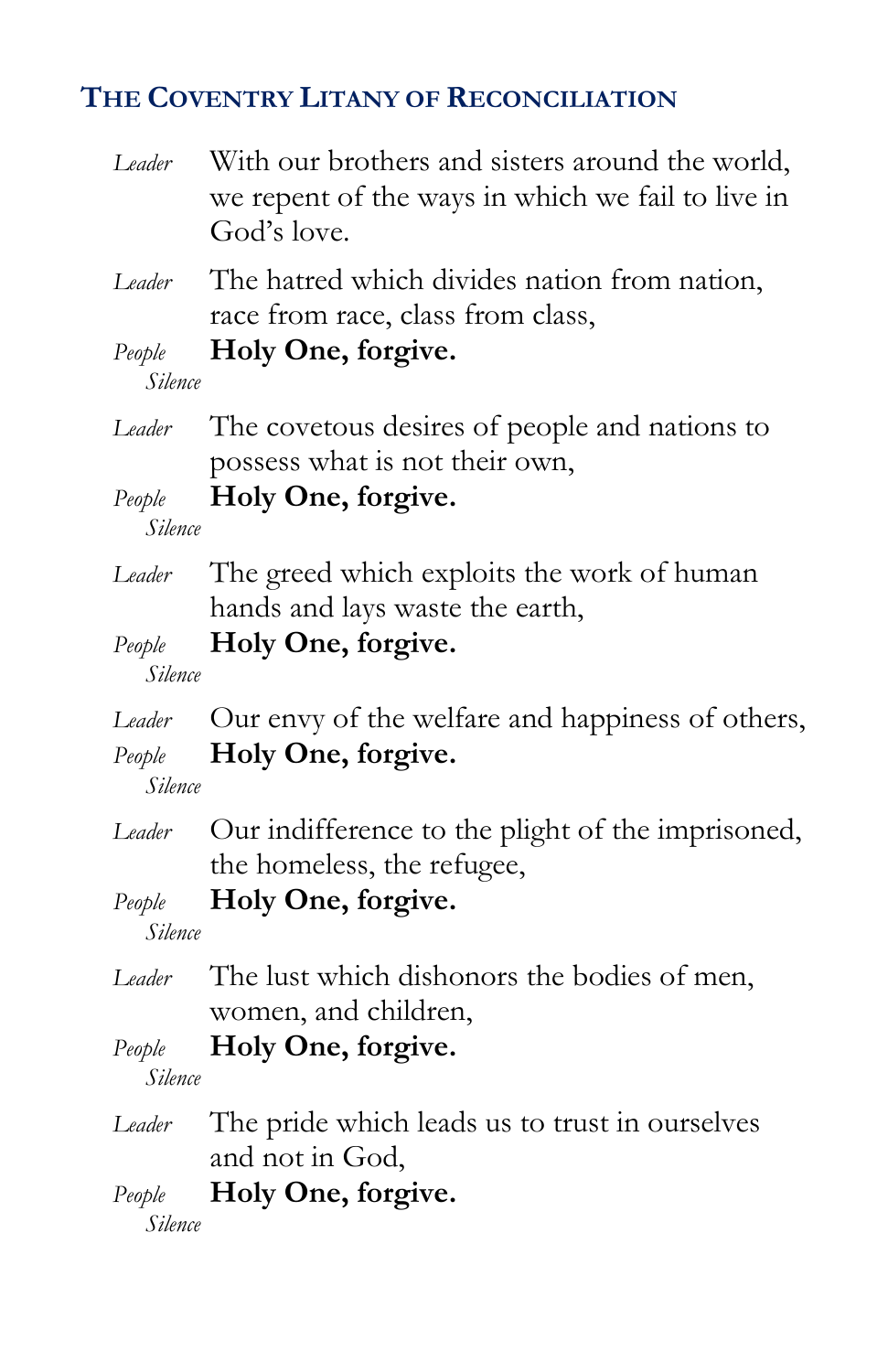*Leader* Loving God, have mercy on us, forgive us for forgetting to love, and renew our ability to give and receive love in all that we do in the name of Christ. **Amen.**

#### **TAIZÉ CHANT**



### **THE PEACE**

*Presider* The peace of Christ be always with you. *People* **And also with you.**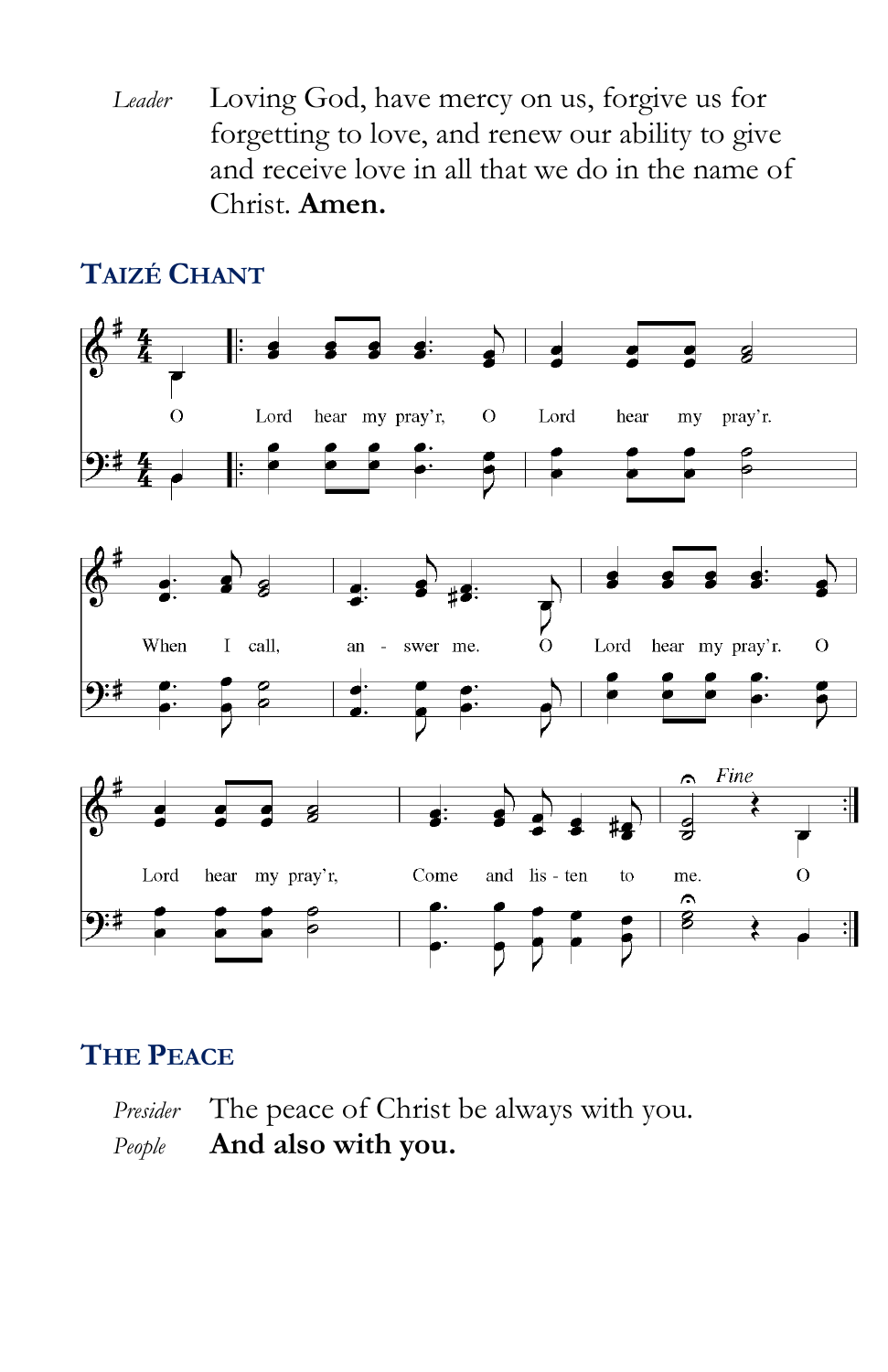# **BREAD FOR THE JOURNEY**

#### **THE GREAT THANKSGIVING**

*from Common Worship: Additional Eucharistic Prayers - published by Church House Publishing*

| <i>Presider</i> God be with you.                                 |
|------------------------------------------------------------------|
| <i>People</i> <b>And also with you.</b>                          |
| <i>Presider</i> Lift up your hearts.                             |
| $People$ We lift them to the Lord.                               |
| <i>Presider</i> Let us give thanks to God, our Life and Creator. |
| $People$ It is right to give our thanks and praise.              |

*The Presider continues*

od of all life, you created the universe, where all living God of all life, you created the universe, where all living things reflect your glory. You give us this great and beautiful earth, to discover and to cherish. You give us friends and families, communities to support us and care for us. You have made us all, each wonderfully different, to join with angels and archangels in singing your praise:

#### **SANCTUS**

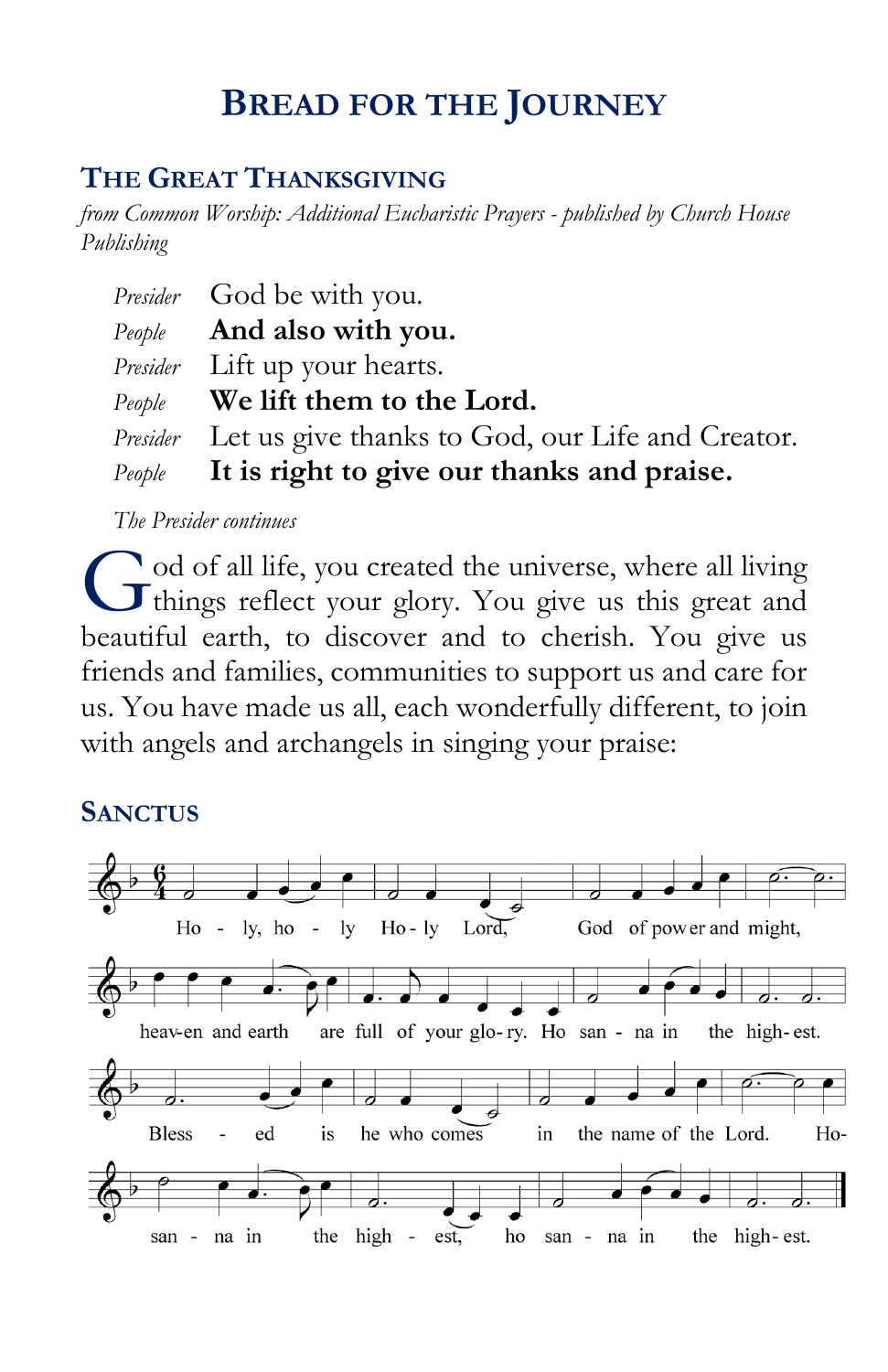*The Presider continues*

We thank you, loving God, because, when we turned<br>away, you sent Jesus, your Son. He gave his life for us away, you sent Jesus, your Son. He gave his life for us on the cross and shows us the way to live. On the night before he died, when darkness had fallen, Jesus took bread. He gave thanks, broke it, and shared it with his friends, saying: 'Take, eat. This is my body which is given for you. Do this in remembrance of me."

After they had eaten, Jesus took the cup of wine, gave thanks, and shared it with his friends, saying: 'Drink this, all of you; this is my Blood of the New Covenant which is shed for you and for all, for the remission of sins. As often as you shall drink it, do this in remembrance of me.'

And so, present God, with this bread and this cup we celebrate your love, your death, your risen life. Send your creative Spirit upon us and upon these gifts of bread and wine that they may be for us Christ's body and blood.

As we look forward to that day when suffering is ended, help us to love one another and all creation. Through the awakened and risen Christ, be all honor and glory, world without end. **AMEN**.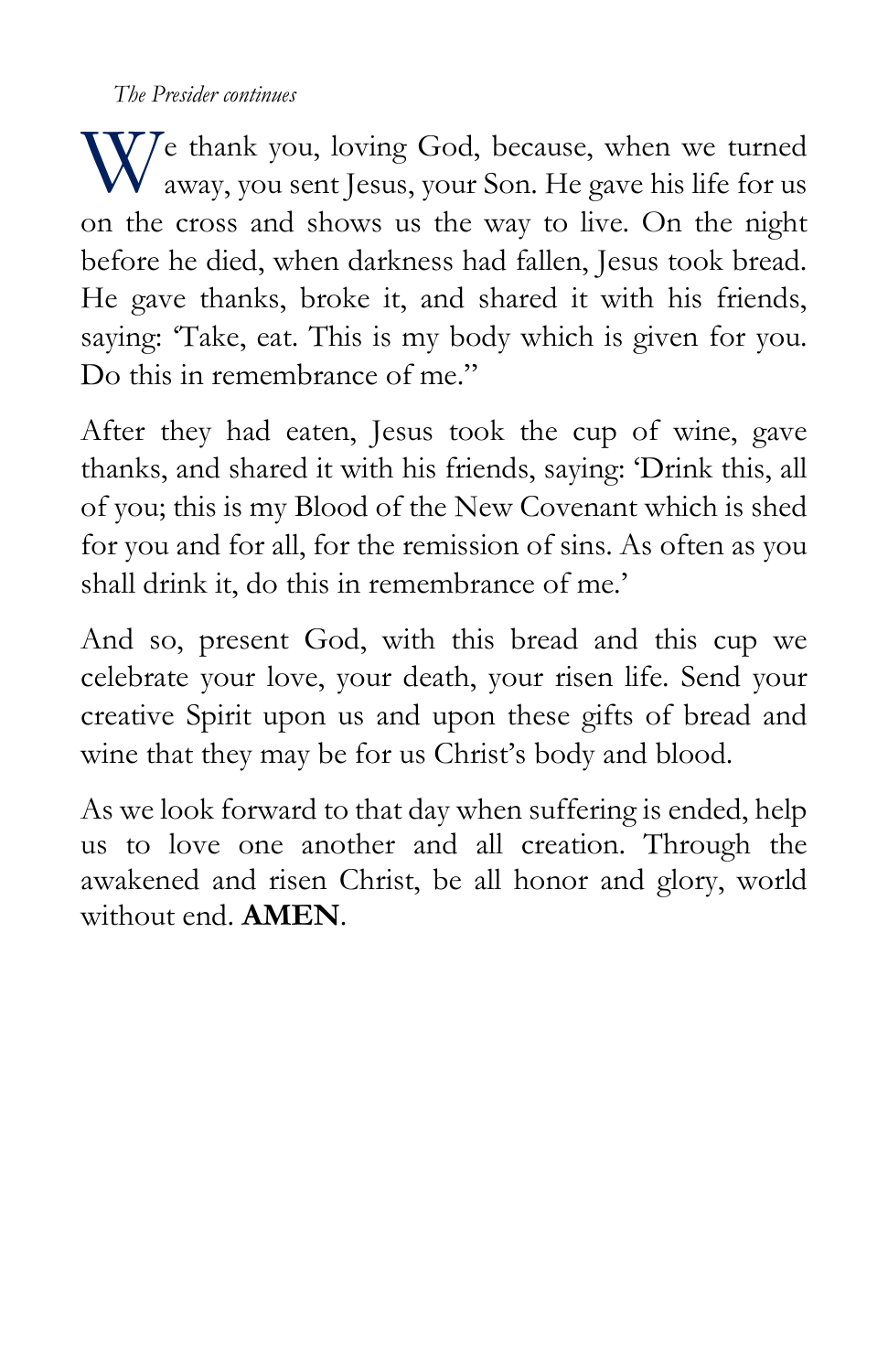And now, as our Savior Christ has taught us, we are bold to say,

**ur Father, who art in heaven, hallowed be thy Name, thy kingdom come, thy will be done, on earth as it is in heaven. Give us this day our daily bread. And forgive us our trespasses, as we forgive those who trespass against us. And lead us not into temptation, but deliver us from evil. For thine is the kingdom, and the power, and the glory, for ever and ever. Amen. O**

#### **THE BREAD IS BROKEN**

*The bread is broken, followed by silence.*

- *Presider* We break this bread to share in the Body of Christ.
- *People* **We who are many are one body, for we all share the one bread.**

**THE INVITATION TO THE TABLE**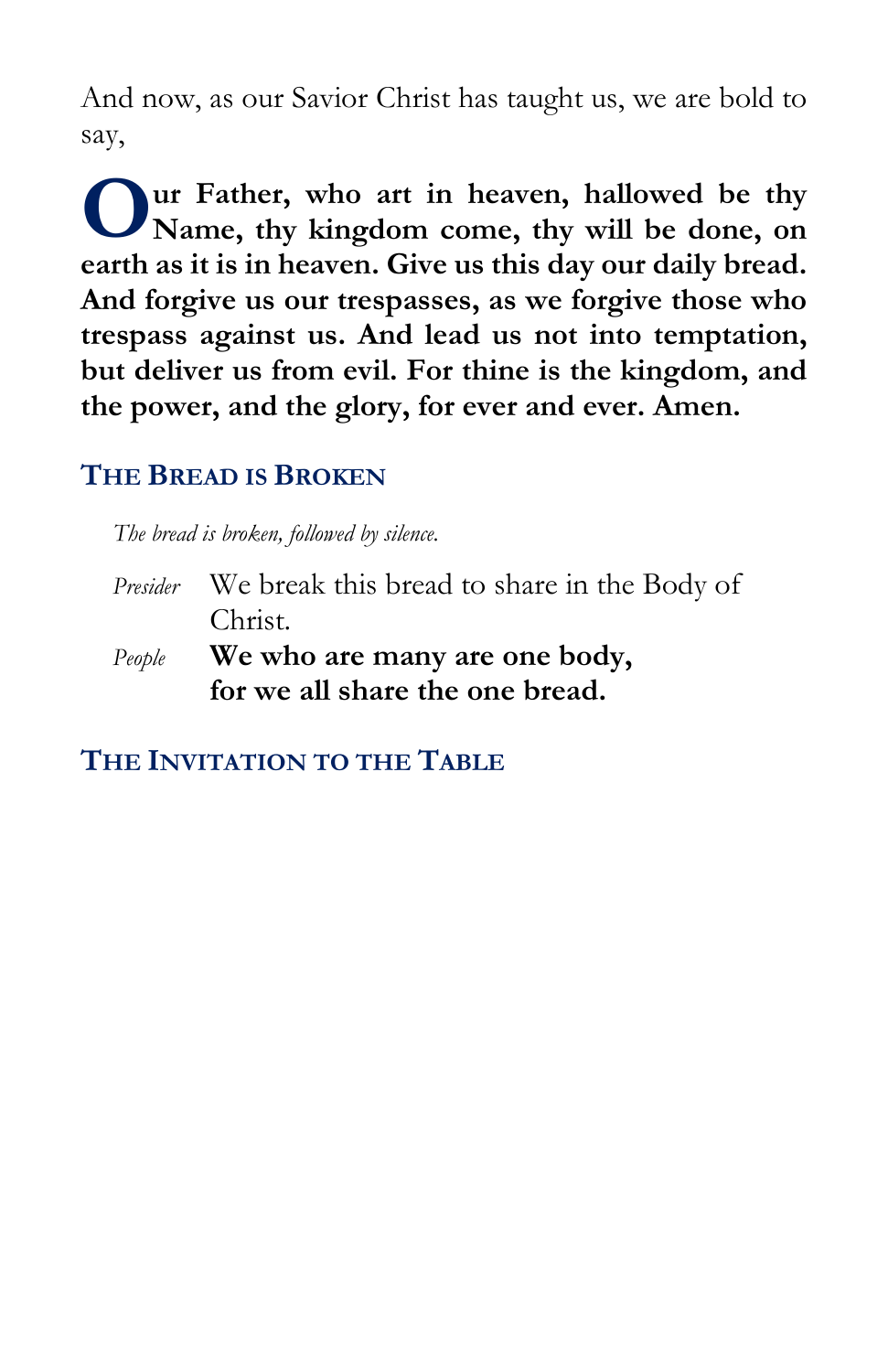# **TAIZÉ CHANT**



#### **POSTCOMMUNION PRAYER**

**Loving God, we give you thanks for restoring us in your image and nourishing us with spiritual food in the Sacrament of Christ's Body and Blood. Now send us forth forgiven, healed, and renewed; that we may proclaim your love to the world and continue in the risen life of Christ our Savior. Amen.**

#### **THE BLESSING AND DISMISSAL**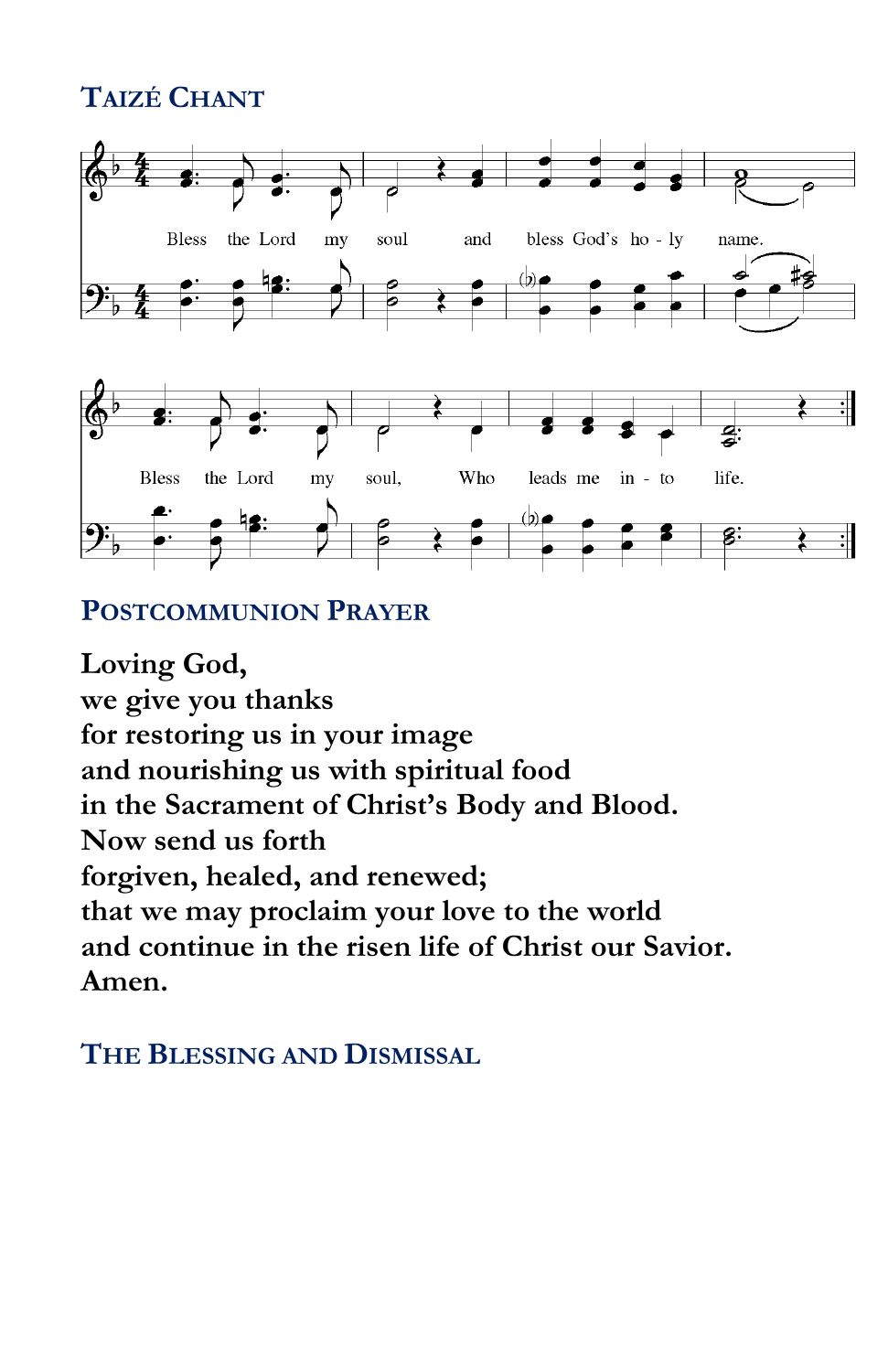#### Note about the Coventry Litany of Reconciliation:

In November 1940 during the Second World War, Coventry Cathedral was bombed by Germany's Luftwaffe, leaving the cathedral and many lives in ruins. Amidst the rubble, two charred roof-beams which had fallen in the shape of a cross were bound and placed at the site of the ruined altar, three medieval roof nails were also formed into a cross, and someone wrote "Father Forgive" on the wall of the damaged chancel. The leaders of Coventry Cathedral decided then that the cathedral was called to be a beacon of Christ-like forgiveness and reconciliation. Since then, a deepening friendship between the rebuilt Coventry Cathedral and German churches gave birth to the Community of the Cross of Nails (CCN). Today, CCN is a worldwide network of some 250 churches, charities, peacebuilding centers, and educational organizations, all inspired by the Coventry story of destruction, rebuilding and renewal. This community is committed to healing the wounds of history, learning to live with difference and celebrate diversity, and building a culture of peace. Member churches and organizations of CCN all pray the Litany of Reconciliation on a regular basis. To learn more, visit: [www.coventrycathedral.org.uk/ccn](http://www.coventrycathedral.org.uk/ccn/)